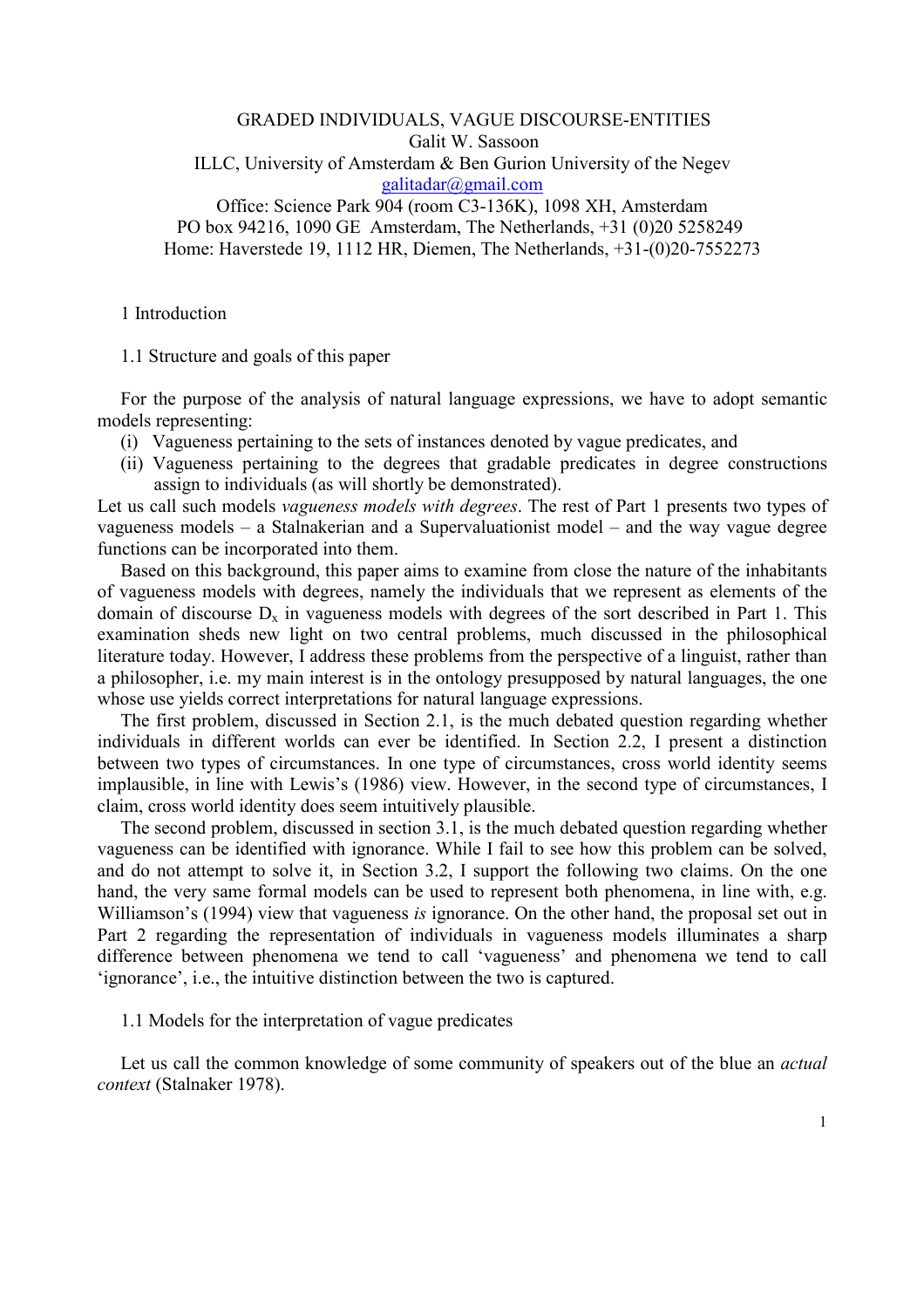When we look at natural languages, we see that for some predicates, like *even number*, it is determined for each individual in each actual context whether it falls under the predicate or not. There is no denotation gap containing individuals that one does not know if they fall under the predicate or not. These predicates are called *non-vague*, or *sharp*. Other predicates do have a gap. For example, in a certain domain of entities (say, the students in a certain class), we are usually able to positively classify some entities as clearly *tall*, and some other entities as clearly *not-tall*. However, for yet another set of entities, whose height falls in between that of the clearly tall and the clearly short entities in the domain, we are often not able to decide whether they are tall or not (i.e. whether in the given context c they fall within the positive denotation of *tall*, [[*tall*]]<sub>c</sub> or the negative denotation,  $[[not tall]]_c$ ). These predicates are called *vague*. Regarding nouns like *bird* or apple, linguists usually assume that, for all practical purposes, it is good enough to consider them as sharp, but clearly, they are only "by and large" sharp, i.e. sometimes they do admit borderline cases (Murphy, 2002).

In attempt to capture the absence of sharp boundaries for vague predicates such as *tall*, *wide*, heavy, tasty and happy, traditionally, linguists use Supervaluationist models for their interpretation (e.g., van Fraassen 1969; Fine, 1975; Kamp, 1975; Klein 1980; Kamp and Partee, 1995; Veltman, 1984; Landman 1991; van Rooij, to appear, etc). Briefly, a supervaluationist model  $M_C$  consists of a set of contexts C, a domain D and a 'completion' relation between contexts. All and only completions t in T⊆C are classical valuations: Every statement is either true or false in each t. Let  $T_c \subseteq T$  be the set of completions t consistent with the information in a partial context c∈C:

- (1) a. A statement S is *true* in c iff S is true in every completion t of c (t $\in$ T<sub>c</sub>);
	- b. A statement S is *false* in c iff S is false in every  $t \in T_c$ , and
	- c. The truth value of S is undetermined otherwise.

Another prime example of a model representing partial information (whether due to vagueness or due to epistemic ignorance) is a Stalnakerian model (cf., Stalnaker, 1978). The similarity in the way the interpretation of vague predicates is represented in Supervaluationist and Stalnakerian models is straightforward, as illustrated in (2a) versus (2b), respectively. For any vague predicate P in a context of partial information c:

- (2) a. Supervaluationist models (van Fraassen, 1969; Kamp, 1975):
	- (i) The partially determined *positive denotation*  $[$ [P]]<sub>c</sub> equals the intersection of P's totally determined positive denotations, [[P]]<sub>t</sub>, in c's completions  $t \in T_c$  (the total contexts t consistent with c):  $[[P]]_c = \bigcap \{ [[P]]_t | t \in T_c \}$
	- (ii)The partially determined *negative denotation*  $[[-P]]_c$  equals the intersection of P's totally determined negative denotations,  $D - [[P]]_t$ , in c's completions  $t \in T_c$ .  $[[-P]]_c = \bigcap \{D - [[P]]_t | t \in T_c\}$
	- b. Stalnakerian Models (Stalnaker, 1978):
		- (i) The partially determined *positive denotation*  $[[P]]^+$ <sub>c</sub> equals the intersection of P's totally determined positive denotations,  $[[P]]_{w}$ , in the worlds consistent with the information in c, w∈W<sub>c</sub>:  $[[P]]_c = \cap \{[[P]]_w \mid w \in W_c\}$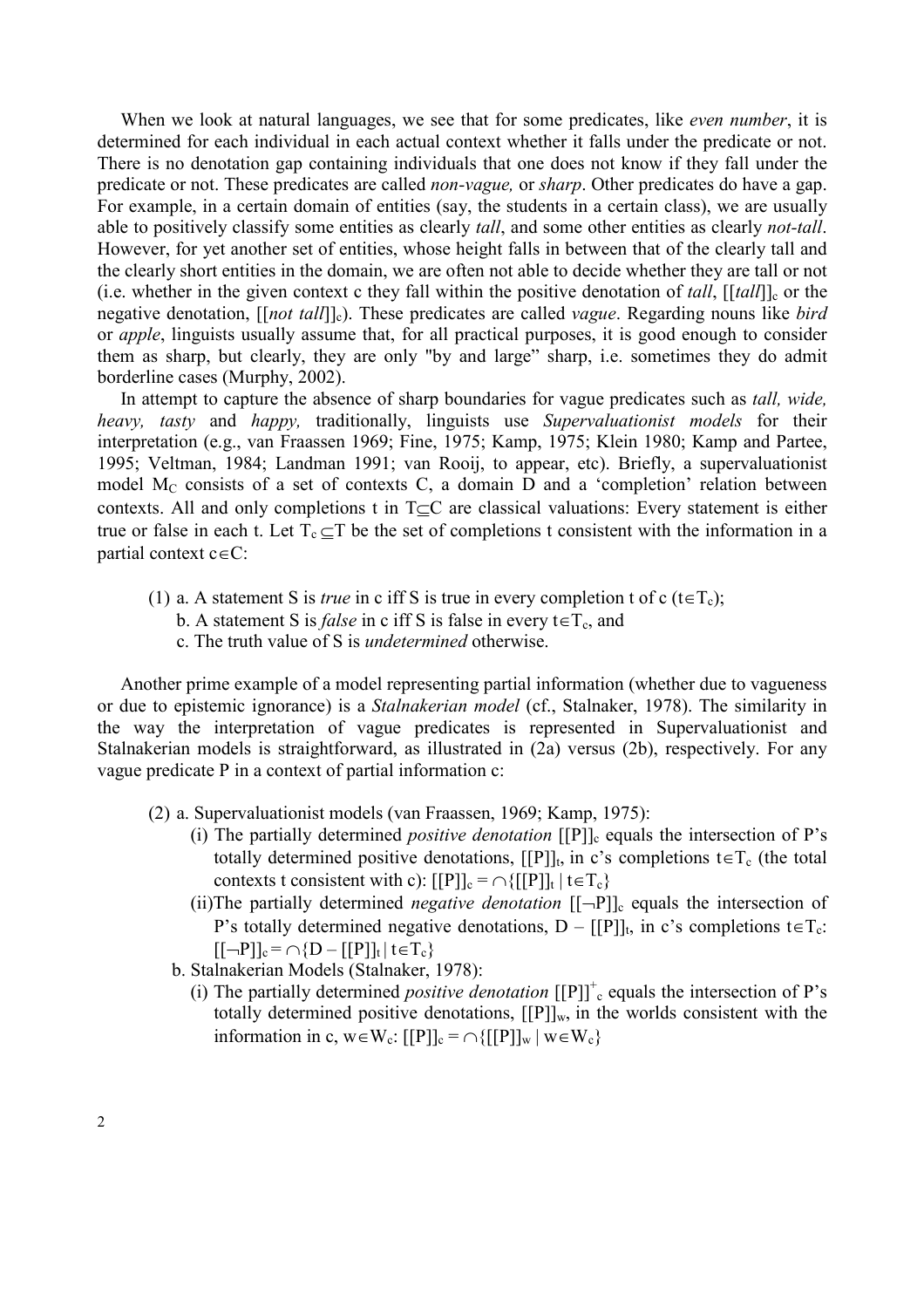(ii)The partially determined *negative denotation*  $[[\neg P]]_c$  equals the intersection of P's totally determined negative denotations,  $D - [[P]]_w$ , in the worlds consistent with c:  $[[-P]]_c = \bigcap \{D - [[P]]_w | w \in W_c\}$ 

Thus, while linguists typically use supervaluationist models for the representation of vagueness, and Stalnakerian models for the representation of epistemic modality, for most linguistic purposes, the predictions that can be derived from the two model types are very much alike, despite the fact that they differ with respect to the indices of evaluation.<sup>1</sup> In this paper, I explore the representation of individuals in vagueness models of these two sorts, i.e. in demonstrating my points I sometimes use worlds and sometimes (mainly) supervaluations (completions t of actual contexts c). I explicitly relate to the difference between the two model types when (and only when) it is particularly relevant to the points under discussion.

1.2 Models for the interpretation of Gradable predicates

The term gradable is used in linguistics to refer to predicates like *tall*, *wide*, *heavy*, *tasty* healthy, and clever, which are distinguished, first and foremost, by their ability to felicitously combine with comparative morphemes (as in *Dan is more / less clever than Sam is*), equatives (as in Dan is as tall as Sam is / Dan and Sam are equally tall), superlatives (as in Dan is the cleverest / the least clever), and degree modifiers (as in Dan is very / fairly / enough / too clever). A few adjectives (for instance, extinct, even, married and nuclear) and most nouns are classified as non-gradable, because they cannot felicitously combine with the given comparison and degree morphemes.

The semantic distinction underling the characteristics of gradable predicates is that entities can possess the properties that they denote to different extents. Intuitively, entities are judged to be instances of these predicates iff the extent to which they satisfy the relevant gradable property, usually called the predicate's ordering dimension, is within the norm, that is, iff they reach the standard for membership of that predicate.

Thus, in attempt to capture the fact that gradable predicates apply to entities to different extents, traditionally, linguists use degree functions for their interpretation. The use of degrees goes back to Russel, 1905, and a prime example is von Stechow (1984a,b). In each total context t a predicate P is associated with a *degree function*,  $f(P,t)$ , i.e. a mapping of entities x from the domain of discourse,  $D_x$ , to degrees. Thus, e.g., *tasty* holds true of an object x in t iff the value  $f(tasty,t)(x)$  exceeds the standard of membership of *tasty* in t, standard(tasty,t). According to a prominent view, degrees are members of a linearly ordered dense set, isomorphic to the real numbers (see among many others: Klein, 1991; Kennedy, 1999; Schwarzschild, 2005; for recent studies independently motivating this approach see Fox and Hackl, 2006; Fox, 2007; Nouwen, 2008; Sassoon, 2007, 2009a,b).

Significantly, vagueness is not constrained to denotations. It may also affect the degrees assigned to entities by a given predicate. Vagueness pertaining to degrees may result due to, for instance, indeterminacy concerning the predicate's contextually relevant ordering dimension(s), or the relevant measurement method for a given dimension. Thus, degree functions often vary between contexts, e.g., the degree functions associated with similar to Dan may represent similarity relative to different dimensions, the degree functions associated with *tall* or warm may

<sup>&</sup>lt;sup>1</sup> Total contexts may include more information than worlds. Thus, each world in the set  $W_c$  (that for all that we know in c may still be the actual world) corresponds to at least one completion t of c (see more on this point in 2.2).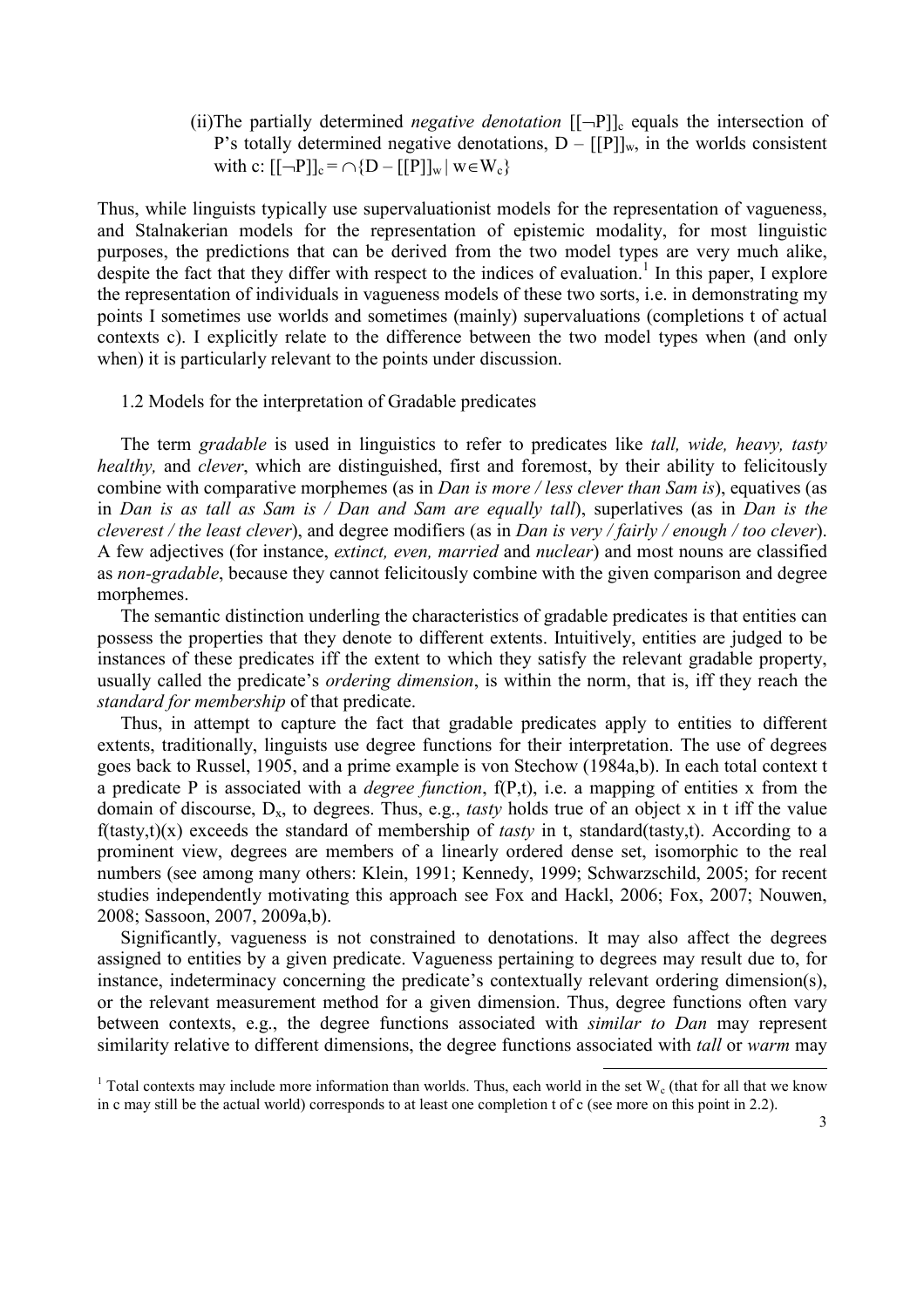represent different measurement techniques (different rulers or thermometers), the degree functions associated with tasty in different completions t of a context c may represent different tastes, etc. Thus, if we opt to give a correct representation of natural language semantic interpretations, our models should allow at least that much vagueness:

(3) Predicates' degree functions may vary between completions of actual contexts. Therefore, the value a predicate P assigns to an entity x is undetermined in a partial context c, unless it is (conventionally fixed, and hence) index-invariant:  $\forall t_1, t_2 \in T_c$ ,  $f(P,t_1)(x) = f(P,t_2)(x)$ .

On this paper, then, I use the term vagueness models to refer to models where denotations as well as degree functions vary between indices (total completions of a given context c). Having set up this background, let us turn right now to the first part of our program, namely, the implications of a representation of vagueness about degrees on the plausibility of cross-world identity.

- 2. The inhabitants of vagueness models with degrees
- 2.1 Cross world counter-part relations

While standard semantic models represent the fact that vague predicates like *tall* have denotation gaps by assuming that their denotations vary across indices, standard semantic models in linguistics assume that proper names are rigid designators. In all completion t in  $T_c$  of a given actual context c, a proper name like *Dan* is linked to one and the same individual, say  $- d_1$ .

On the one hand, this common practice is appealing to linguists given the (perhaps wrong, but highly intuitive) view that individuals may be identified across different indices. For example, we can imagine ourselves being one centimeter taller than we are, i.e. ourselves inhabiting also an alternative reality, in which we are taller. In addition, the assumption that individuals leave a double life in two different indices appears crucial for representations *de re*, given the standard assumption that, for instance, The dean could have been taller than she is is true de re in an alternative of reality t iff some individual d is the actual dean in t and d's height in some accessible alternative t' is bigger than d's actual height in t. We see that the very same individual, d, is presumed to be part of both t and t'.

On the other hand, Lewis (1986) extensively argues against the plausibility of this view. Rather, for Lewis, a proper name like Dan denotes different individuals in different alternatives of reality, with these individuals being bound to each other by the counter-part relation. The intuition is that if in one alternative of reality (e.g., total context t) the proper name Dan denotes an apple and in another alternative it denotes a chair, or if in one it denotes an object that is 1.87 meters tall, and in another it denotes an object that is 1.86 meters tall, it does not make sense to say that this is the same individual. I agree with this intuition; I really do not see how we could consider them "the same". If in a given partial context c, we do not know whether a proper name like *Dan* denotes an apple or a chair, to me this means that we do not yet know to which individual in the actual total context this name refers. I represent this by saying that the extension of Dan is empty in c. In two total contexts in  $T_c$ , the extension of Dan consists of two different individuals, even if the two individuals are bound by a counter-part relation.

Certainly, Lewis views individuals and worlds as mereological sums, thus not objecting to the idea that two worlds (or completions, for that matter) share a part in common, in just the same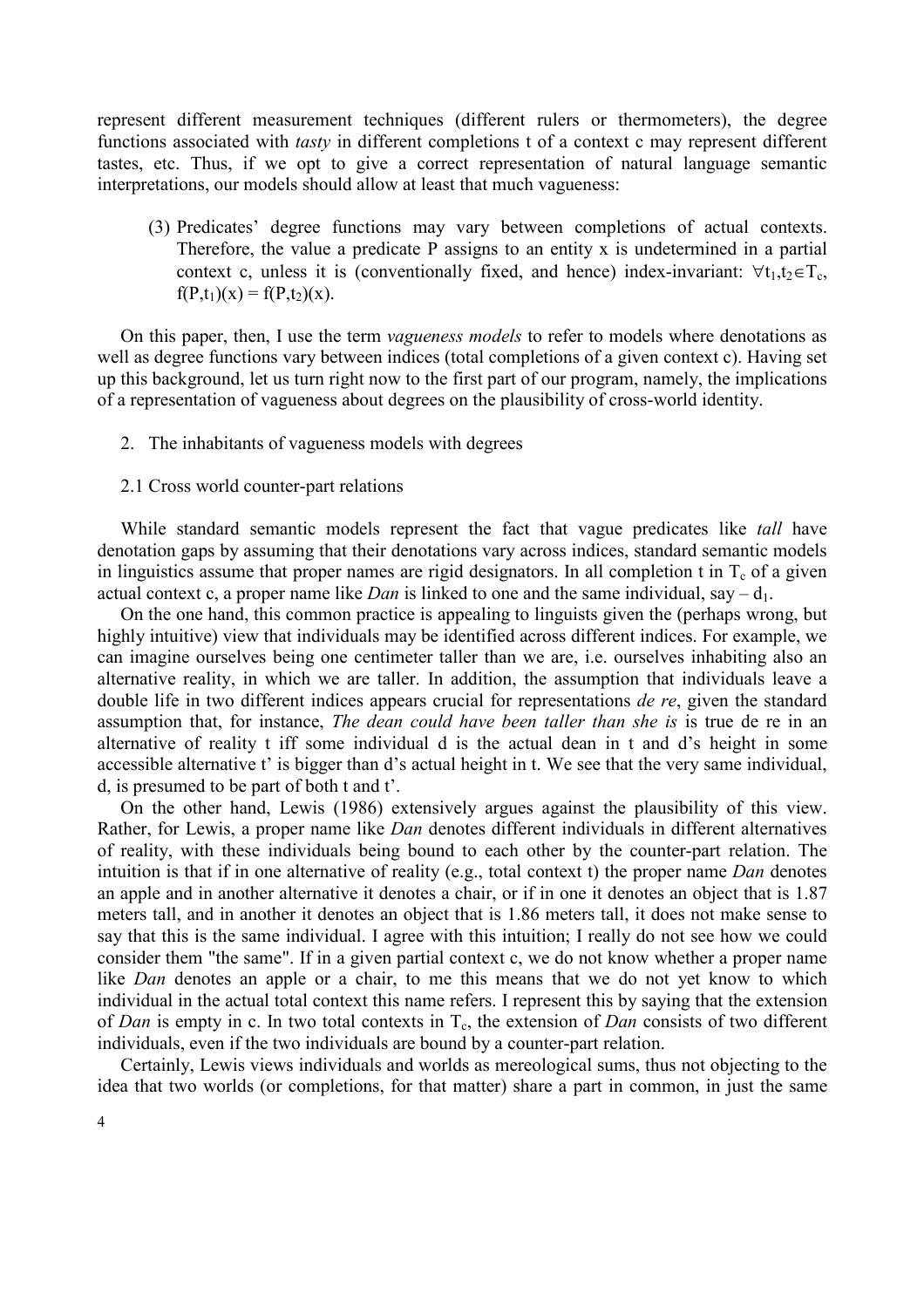way as Siamese twins may share a hand. But, of course, the hand two twins have in common cannot have a different number of fingers for each twin. Thus, what Lewis does find problematic is the idea that the common part of two completions (e.g., our given object d) has different properties (heights) in the different alternatives, t and t'. Similarly, claims Lewis, something may persist by having different temporal stages  $d_{s1}$  and  $d_{s2}$  (and so it may have different, e.g., heights, in different time points,  $s_1$  and  $s_2$ ), but nothing can be wholly present at more than one time. Thus, no two different stages of an individual are one and the same,  $d_{s1} \neq d_{s2}$ .

In order to abstract away from the problem of change, in this paper I focus on stages of individuals in a given time point (say s), symbolizing them simply as  $d_1$ ,  $d_2$ , etc., omitting the time index s. Next, I show that a close examination of the nature of the inhabitants of vagueness models makes salient an important intuitive distinction concerning circumstances under which we tend to judge individuals (focusing on individual stages per a given time point s) as "the same" across different alternatives of reality, as opposed to circumstances under which such a judgment is more difficult to justify.

## 2.2 Cross world identity

Significantly, Lewis argues that trans-world identity is to be rejected as a general theory of representation de re, as it falls short of meeting our needs for representations de re, even if a couple of special cases of overlap between worlds may be tolerated. For example, Lewis points out that if universals exist<sup>2</sup>, then we needs to qualify his denial of trans-world identity (Lewis 1986: 69), but this qualification is innocent, as it does not pertain to any particulars. No two worlds have any one particular in common.

Importantly, Lewis distinguishes between intrinsic and extrinsic ('relational') properties; the former, e.g. height, shape and number of fingers, being a matter of the way an individual d itself is in an alternative of reality t, while the later, e.g. tall, being a matter of d's relations to others (e.g., those representing the cutoff point between tall and not-tall) in t. In this section, I explore the consequences of the assumption that standard-dependent properties such as the one denoted by tall are extrinsic (or relational).

I said that if the name Dan denotes in one total context an object that is 1.87 meters tall and in another an object that is 1.86 meters tall, intuitively, it does not make sense to say that this is the same individual. I would now like to point out that there is a sharp contrast between that and the following case. Let us suppose that in two total contexts the proper name Dan denotes an object that is 1.87 meters tall, but in one total context this object is considered tall and in the other it is considered *not tall*, and the references of *Dan* in the two total contexts are identical in all other respects. The intuition now is that we definitely *can* say that this is the same individual. It is only our interpretation of the word *tall* that has changed. I would like to represent this intuition and account for the contrast between the two cases.

The crucial difference between the two cases seems to lie in whether 'real' properties are being compared across total contexts, rather than only the ways in which we humans categorize an individual's properties. I therefore assume the following. Two individuals in two total contexts are the same iff they have the same length, width, color, intelligence, and so on and so forth. Furthermore, the two individuals are the same in these two total contexts regardless of whether or not their length, width, color, intelligence and so on are sufficient for them to count as long,

 $2$  Universals are considered to be things that are wholly present as non-spatiotemporal parts in each of the things that instantiate some perfectly natural property (Lewis, 1986: 67).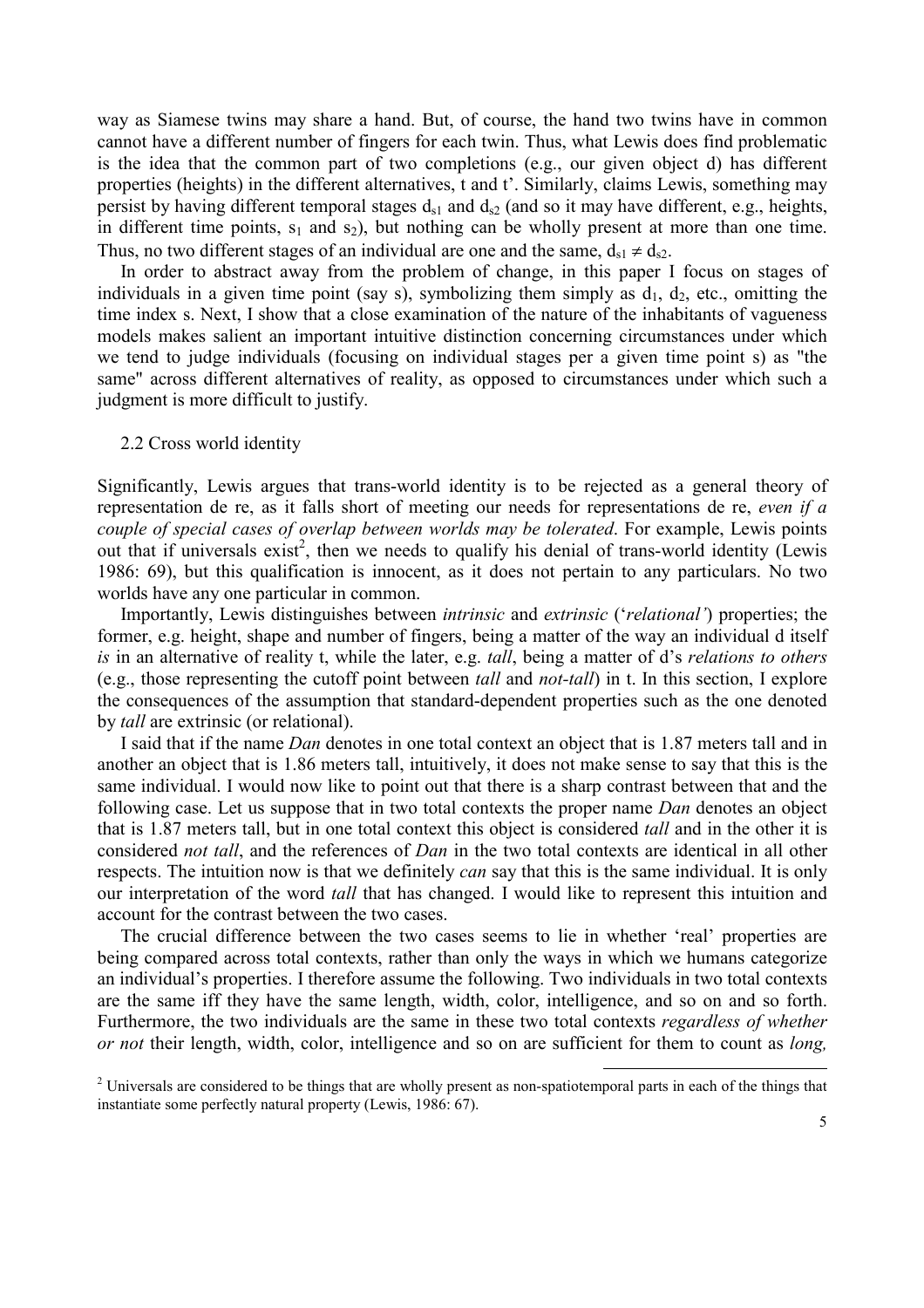wide, red, intelligent, etc. in these total contexts. In short, an object should be identified with its 'real' properties, but not with its 'linguistic' or 'conceptual' properties (so to speak).

Thus, I propose that individuals are distinguished by their property values (the extents to which they satisfy properties such as those denoted by gradable adjectives). I take individuals to be real entities, identified with their 'real' properties. So it is invariably determined for all individuals in D, e.g., what their heights are (and, in turn, these heights systematically constrain the values of tall's degree function in every t). However, when we use proper names, we do not know exactly which individuals in D they refer to, since we do not know all of their property values.

- (4) An index invariant Domain  $D_x$  of Graded Individuals:
	- Individuals are distinguished by their property values (the extents to which they satisfy properties such as those denoted by gradable adjectives). It is invariably determined for each individual in D what its property values are (its values are index invariants).

Recall that, with Lewis, I do not object to the idea that two alternatives of reality share a part in common. What is problematic for me is the idea that the common part (e.g., a given object d) has different *intrinsic* properties in the different alternatives, t and t' (at time point s), e.g., if  $d_1$  and d2 have different heights in t and t', I cannot consider them one and the same individual. But if two individuals have the same intrinsic properties – height, width, weight, health (in all the health respects – blood pressure, pulse, fever, etc.), happiness (in all the respects), and so one and so fourth – I consider them one and the same. Thus, if two completions t and t' may differ only with respects to the standards of vague predicates, they may share all their parts (have all the individuals in common), though the status of each individual in extrinsic, relational properties – such as tall, popular, happy, healthy with respect to blood pressure, far away from Rome and so on and so fourth – may vary between t and t'.

In fact, Lewis's main objection for cross world identity regards 'accidental' intrinsic properties, such as, e.g., height and shape (Lewis 1986, section 4.2.), i.e. intrinsic properties that tend to vary across alternatives of reality and time points. However, to the extent that these can be kept equal across two alternatives (or two time points), the two alternatives (or time points) may overlap (share parts).

In regard to this point, notice that Graff (2000: 57-59) argues convincingly in support of the view that the standard of vague predicates (i.e., of relational properties) may vary given a fixed comparison class, namely, when the set of entities whose height is under discussion remains fixed in the context of use, and so are their heights. This may happen if, despite the fixed comparison class, speakers' interests and goals vary, and the instances seen as typical or paradigmatic of the given predicate, as well as the instances seen as silently similar to those paradigmatic cases, vary accordingly. Thus, according to Graff (2000), the variation in standards is constrained, but by no means fully determined, by (i) what we may call in the context clear-cases of positive instances; (ii) the standards of antonyms of the given predicate in the given context, and (iii) the similarity constraint – If two things are saliently similar, then the standard cannot be such that one exceeds it, while the other does not. Importantly, for Graff (2000), equal differences in height may be seen as salient given one goal and not salient given another goal. Hence, we have some leeway in our standards of use for vague predicates given a certain comparison class with a given set of heights.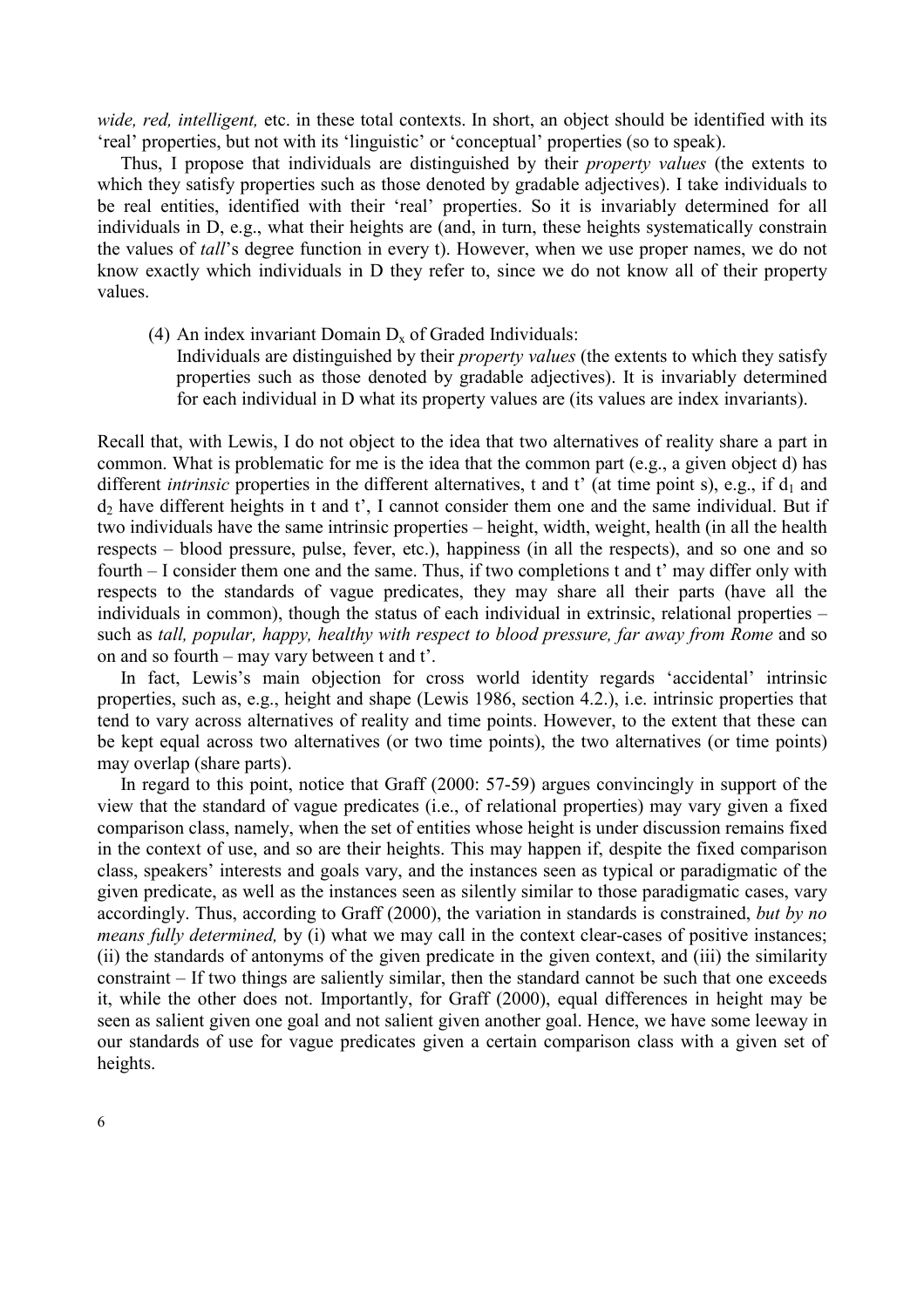On the same line, I argue that as long as all accidental intrinsic properties of individuals (e.g., their heights, shapes, etc.) are kept equal across two alternatives of reality, the two alternatives may overlap (share individuals in common), despite their being distinct with respect to, e.g., the property tall denotes in each one of them. Alternatives of reality differing in this way (e.g., only with respect to the cutoff point between *tall* and *not-tall*) represent different speakers' goals. While they do not differ with regard to the heights under discussion, they do differ with regard to the heights forming the clear cases of *tall*, and the pairs of heights saliently similar/ dissimilar with respect to *tall*.

I have to add a small comment now about a certain difference between worlds and contexts of total-information (completions), which may be of relevance to our point. The cutoff points of vague predicates, you may claim, are not at all part of the actual world, or of worlds in general. This suggests that all the worlds in which all the entities' accidental intrinsic properties (e.g., height and shape) are identical collapse into one and the same world. If you stand behind that claim, you have to admit that completions of an actual contexts c (supervaluations) must be something richer than a world, in that in addition to the facts prevailing in a given world, they also contain information about possible cutoff points (see a supervaluationist argument to that effect in 1.2 below). That cutoff points, and hence 'rich' indices (each standing for, at least, a world plus a set of cutoff points for vague predicates) play a role in interpretation is assumed in the linguistic literature across the board. Thus, we are still in a position to claim that different indices of evaluations (completions t of contexts c in vagueness models) have overlapping parts (individuals in common). The same holds true of worlds with cutoff points for vague predicates.

Let us call my proposal that individuals are distinguished by (and only by) their values in intrinsic properties – the *relational cross-completion identity* thesis. (If you believe the standards of vague predicates are part of the world, you may also call it the relational cross-world identity thesis). In this section I claimed that one of its advantages is that it captures the intuitive distinction between completions in which the referents of proper names differ in height (i.e., they necessarily form different individuals) versus completions in which they do not differ in height or any other intrinsic property value (and so they do form the same individual). This intuitive distinction is blurred otherwise.

On the one hand, we regard most of the intrinsic-property values of the referents of proper names as accidental (i.e., index-variant). Thus, no proper name is a rigid designator. In particular, proper names denote different individuals in different completions of actual contexts.

On the other hand, the referent of a given proper name is intuitively considered one and the same across completions whereby its intrinsic properties are invariant. Therefore, to the extent that such completions exist, they overlap. Some individual may be part of all of them. As completions (and perhaps also worlds) may differ only with regard to the standards of vague predicates, cross-completion (and perhaps cross-world) identity of individuals is sometimes possible.

Next, I claim that, my proposal has an additional advantage, namely, it allows a natural representation of two different sources of truth value gaps – completion-variance in the interpretation of proper names versus completion-variance in the interpretation (standards of membership) of gradable predicates. While the former gives rise to what we tend to call 'ignorance', the latter gives rise to what we call 'vagueness'.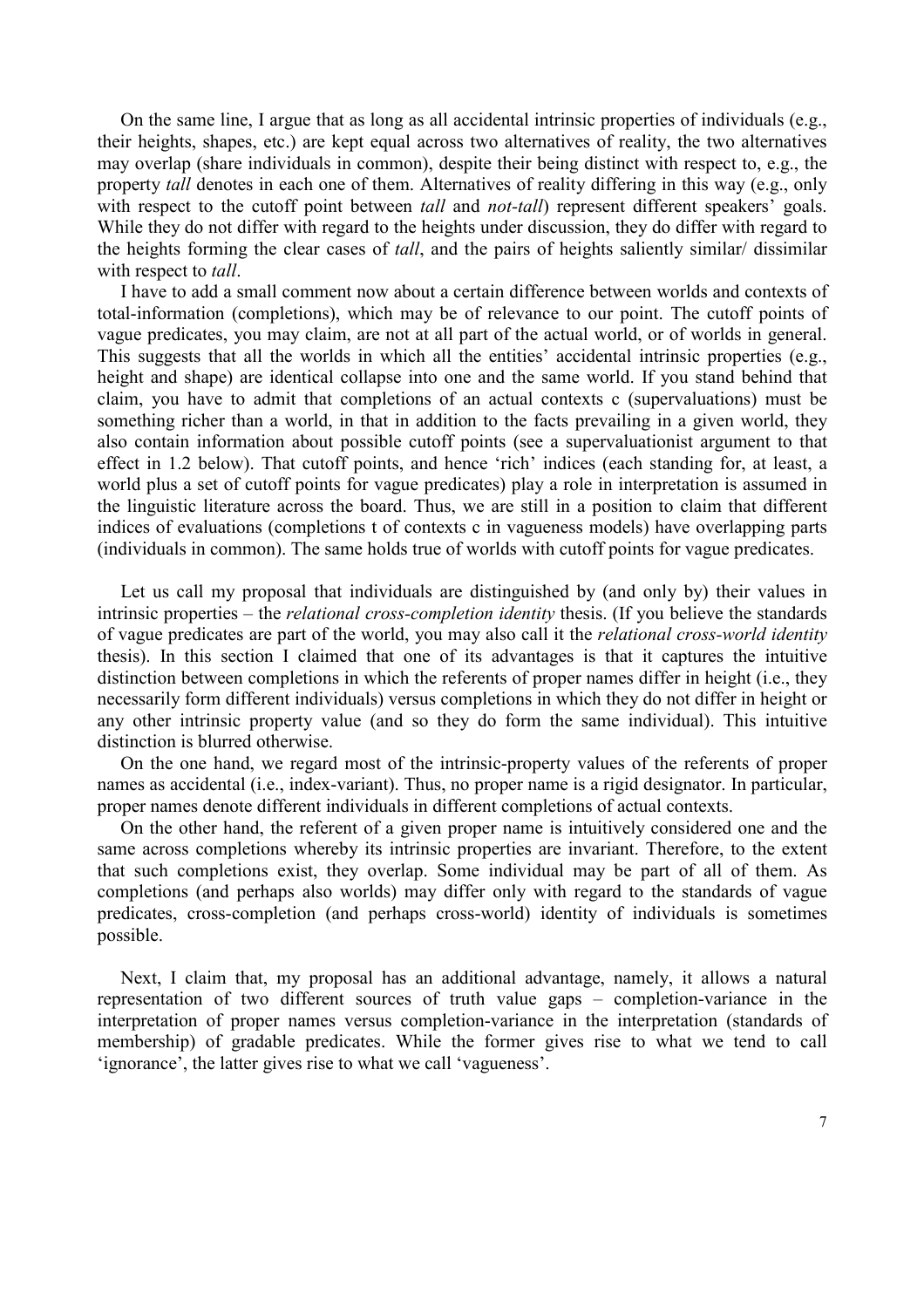- 3. Two sources for truth value gaps
- 3.1 Vagueness versus Ignorance

The adjectives in the examples in (5) (e.g., *tall*, *intelligent* and *happy*) are vague, i.e. competent speakers of English are unable to determine whether they apply to certain entities or not.

(5) a. Dan is tall b. Sam is intelligent c. Mary is happy

As a result, even speakers who are familiar with all the relevant facts (e.g., Dan's height, Sam's IQ, etc.), may not be able to determine the truth values of statements such (5a-c). The most common view explains these truth-value gaps by virtue of the intuition that in some cases there is no fact of the matter as to whether these adjectives apply or not, i.e. these truth value gaps are not due to ignorance. The given statements lack a truth value (they are neither true nor false), so there is nothing there to know or to be ignorant of (Kamp, 1975; Kamp and Partee, 1995). Entities fail to be in the positive or negative extension of, for instance, apple, when they "qualify neither clearly as apples, nor clearly as non-apples" (Kamp and Partee 1995: 148), not because it is not known whether they are apples or not.

Conversely, the predicates in statements such as those in (6) (e.g., two meters tall, taller than Sam is, and twice as tall as Sam) are usually thought not to be vague. Rather, they are thought to have precise application conditions so that truth values exist for statements like (6a-c). Speakers who are not familiar with all the relevant facts (e.g., Dan and Sam's heights), and hence do not know these truth values, are therefore in a state of ignorance.

- (6) a. Dan is two meters tall
	- b. Dan is taller than Sam is
	- c. Dan is twice as tall as Sam

Yet, the same formal means, e.g., Supervaluationist models (van Fraassen 1969; Fine, 1975; Kamp, 1975; Kamp and Partee, 1995; Veltman, 1984; Landman 1991, etc.) serve both for the representation of vagueness (e.g., the analysis of vague adjectives in Kamp, 1975 and the analysis of vague nouns in Kamp and Partee, 1995) and for the representation of epistemic states (e.g., Veltman's 1984 analysis of indicative conditionals and epistemic modal like must). Thus, the two phenomena, vagueness (or partial information) and ignorance (or partial knowledge), are often not formally distinguished.

The intuitive distinction between them is also a matter of controversy. According to, for example, Sorensen (1988), Williamson (1994) and Graff (2000), vagueness is a purely epistemic phenomenon, consisting of the absence of knowledge and of the absence of a possibility to gain knowledge concerning denotation membership and truth values, despite the existence of a true answer. For example, Williamson advances the view that the cutoff between tall and non-tall entities is determined, but unknown ('unknowable'). For each and every entity, he claims, it is determined whether it is tall or not *(tall does not have a denotation gap)*, but, still, for some entities we cannot tell whether as a matter of fact they are tall or not, and for that reason we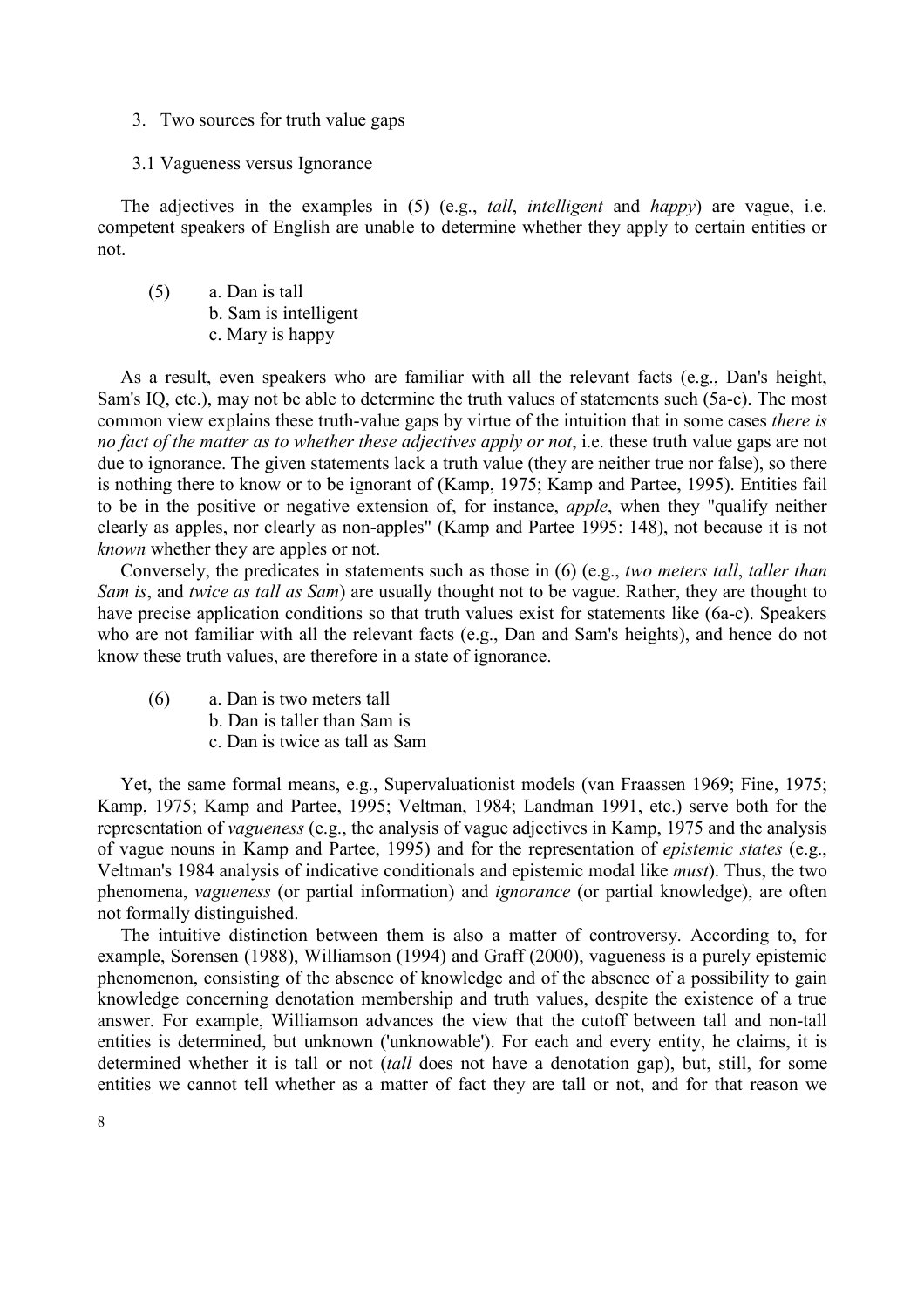consider them as gap members (Krifka, 2007, is an example of the influence of the epistemic view in theoretical linguistics).

I do not attempt to give arguments for or against an epistemic approach to vagueness.<sup>3</sup> I personally question whether the debate surrounding the epistemic approach can be settled at all. I therefore leave this debate aside. But I do attempt to address the underlying linguistic facts, i.e. the intuitions that speakers have about truth-value gaps of the sort related to the statements in (5) as opposed to their intuitions about truth-value gaps related to the statements in (6). Speakers tend to regard these two sorts of gaps as stemming from different sources. It is this fact that I aim to explain. By considering the ontology assumed in linguistic theories of gradability and comparison (degree ontology), I attempt to show that a unified (supervaluationist) model can be used to model both phenomena that are typically classified as vagueness (to be discussed in the following sections), and phenomena that are typically not classified as vagueness, but as epistemic (e.g., absence of knowledge concerning truth values of comparison statements due to accidental inability of speakers to perceive or measure the compared entities). Significantly, the intuitive distinction between the two types of phenomena is not blurred, as they are shown to result from two different sources.

What is more, so far adherents of the epistemic approach to vagueness had to assume that the standards of vague adjectives are *inherently* unknowable. It is this assumption that many do not accept, doubting the reasons for this impossibility to know what the standards are. If they are out there in the world, why can't we discover them? Conversely, our proposal captures an intuitive distinction underling the difference between so-called 'inherent' and 'accidental' ignorance. If, as I claim, the ignorance underlying vagueness has a special source, then now we have an option to adopt an epistemic approach either without the assumption that vagueness is ignorance of a special *nature* ('inherent'), or with it, explaining the special *nature* based on the special *source* of truth value gaps.

Having presented these motivations, let us turn to my representation of the two different sources of truth value gaps.

3.2 Partial information about cutoff points vs. partial information about property values

Intuitively, a possible source of truth value gaps in the simple adjectival statements repeated below under (7) is vagueness/ ignorance concerning the interpretation of the predicates (e.g., tall), but the source of truth value gaps in the measure and comparison constructions repeated below under (8) is vagueness/ ignorance concerning the interpretation of the arguments (e.g., Dan and Sam). In this section I justify this claim and provide a representation for it.

- (7) a. Dan is tall
	- b. Sam is intelligent
		- c. Mary is happy
- (8) a. Dan is two meters tall b. Dan is taller than Sam is

<sup>&</sup>lt;sup>3</sup> In fact, while the above mentioned literature (mostly, Williamson's 1994 comprehensive assay on the epistemic approach) provides convincing arguments against a variety of objections to the epistemic approach, it seems to fail to provide convincing positive evidence (for a critical review of these arguments see Machina and Deuttsch, 2002). But very much the same can be said about the rival view (cf., e.g., Williamson's 2002 response to Machina and Deuttsch's arguments in favor of their own view).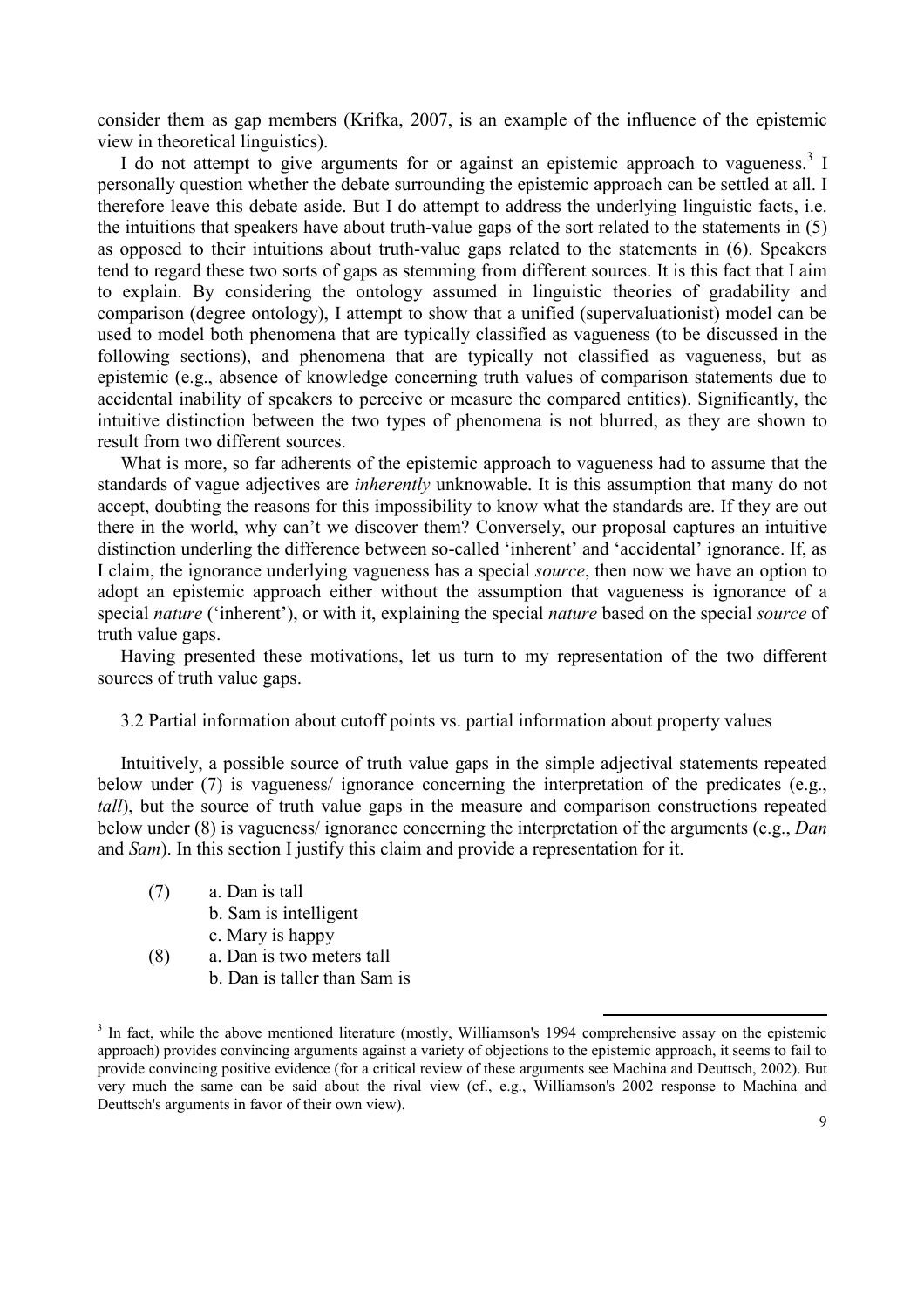#### c. Dan is twice as tall as Sam

Different completions t of an actual context c may resemble in the respects relevant for the evaluation of statements with vague predicates. For example, consider speakers who presume to be familiar with, e.g., Dan's height and Sam's IQ, but not necessarily with other property values, e.g., Dan and Sam's weight, hair color, mood, etc. The information carried by these speakers can be represented as a context c, whose completions t in  $T_c$  vary with regard to, e.g., the referent of the name Dan in them, but not with regard to the height of this referent (across  $T_c$  the individuals Dan denotes differ in weight, hair color, etc., but they all have the same height). Similarly, Sam's IQ (but not her weight or mood) may be context invariant, standing for the fact that, the given context c holds information about the IQ of Sam's referent.

The statement *Dan is tall* is true in c iff this statement is true in every completion t of c, i.e. iff Dan's (completion-invariant) height exceeds the (completion-dependent) standard height *(tall's* membership cutoff point) in all completions t of c; the statement is false in c iff Dan's height fails to exceed the standard height in each and every completion t of c, and the statement is undetermined otherwise (c.f., Kamp 1975). The standard truth conditions, then, can still do their old job (to my mind – good old job), regardless of the variance with regard to the individuals bearing the given height (Dan's different referents in  $T_c$ ). Thus, even if Dan's height is completion-invariant in c, we can still say that a predicate like *tall* is vague (vaguer than a predicate like bird, even number, or two meters tall) in c, because the cutoff point of tall tends to vary across c's completions (or worlds), more than the cutoff point of bird, even number or two meters tall do.

While often the truth value gaps of statements like those in (7) pertain to the context dependency (variance across indices) of the cutoff point of adjectives, this cannot be the reason for truth value gaps in measure and comparison statements such as those in (8). Thus, we will now focus on these. Let us first consider the factors contributing to their truth conditions, and then consider our ability to gain information about these truth values.

Semanticists often associate gradable predicates like long with a mapping that is additive with respect to a dimension (Klein 1991). For example, the degree function of *long*,  $f_{long}$ , is *additive* with respect to length. Its values adequately represents the ordering, differences and ratios between quantities of length of individuals. Formally, the fact that the length of the concatenation (placing end to end) of any two individuals  $d_1$  and  $d_2$  (symbolized as  $d_1 \oplus_{\text{length}} d_2$ ) equals the sum of lengths of the two separate individuals is represented by the fact that  $f_{long}(d_1 \oplus_{\text{length}} d_2) = f_{long}(d_1)$ +  $f_{long}(d_2)$ .

But there are infinitely many functions that are additive with respect to length, e.g., meter rulers and inch rulers represent two different additive mappings of entities to degrees (for instance, the numerical values assigned to the length of an A4 sheet of paper in inches and in centimeters are different). Furthermore, we cannot count directly quantities of the 'stuff' denoted by mass nouns such as *height, heat, happiness*, etc. These quantities have no known values (like 1,2,3,..) Thus, individuals d with a non-zero quantity of height (say, an A4 page) should be mapped to different numerals in different completions:  $\exists t_1, t_2 \in T_c$ : f(tall, $t_1$ )(d) ≠ f(tall, $t_2$ )(d).

Still, all rulers yield the same ordering and ratios between individuals' heights, and in any t, f(tall,t) represents these ordering and ratios. Given the additivity constraint, for every individual d, in every t∈T<sub>c</sub>, individuals with n times d's height are mapped to the numeral n×f(tall,t)(d). The individual ordering is completion-invariant, then, and the ratios are completion-invariant numbers n. Thus, I propose that despite the fact that, e.g.,  $f(tall,t)$  differs across completions in  $T_c$ , we have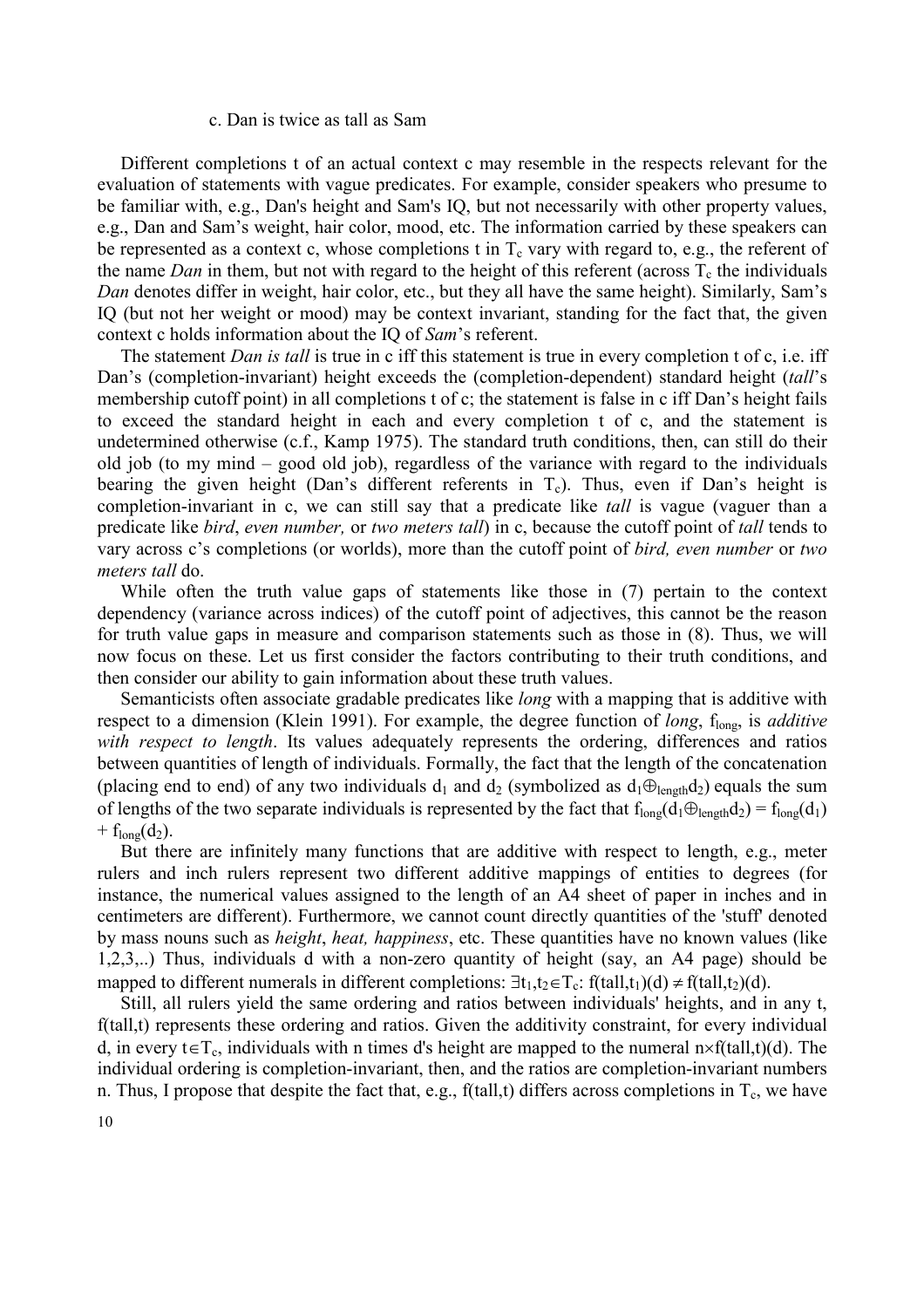information about the ordering and ratios between individuals' degrees of height, so there is no denotation-gap in predicates like taller (which relates to ordering), or two meters tall (which relates to ratios, meaning something like 'twice as tall as a meter'; cf. Sassoon 2009a,b). Based on this intuition, also in previous vagueness-based gradability theories (e.g., Kamp 1975; Fine 1975), the denotation of, e.g., *taller* does not vary across valuations in a vagueness-model.

So far we have shown that the denotation of measure and comparison predicates (e.g., two meters tall and taller) are fully specified (they are index-invariant). But, then, how come that sometimes we do not know the truth value of statements like *Dan is two inches tall* or *taller than* Sam? I submit that this is due to vagueness/ignornace pertaining to the interpretation of the arguments in these statements. Vagueness pertains to the interpretation of arguments even when they are proper names (e.g. *Dan* and *Sam*), or pronouns (as in *she is taller than two meters*).

In order to see that let us explicitly distinguish between the notion *discourse entities*, namely referents of proper names or terms in general, and individuals, namely indices in the domain of possible individuals  $D_x$ . Each discourse entity x corresponds to one and only one individual d in  $D_x$  in each world w or each completion t of any actual context c. As our information (knowledge) about each discourse entity is partial, it is consistent with it being any of indefinitely many individuals in  $D_x$  (cf., section 2 above).

The fact that I see a discourse entity x (say, Dan, that girl over there, you, the person approaching me, etc.), does not help me select the unique individual d in  $D_x$  that this discourse entity is. That is so because most of x's intrinsic properties are not accessible or hidden (x's precise height, size, weight, color, mood, etc.)

On the present proposal, when we do not know, e.g., the heights of two discourse entities, say, Dan and Sam, we do not know to which two individuals these names refer in c. When this happens, we may easily not know how their heights compare. If Dan's height is not accessible to me (its referent is 1.87m tall in  $t_1$ , 1.86m tall in  $t_2$ , etc.), I may not know whether *Dan is taller* than Sam it true or not, whether Dan is 1.87 meters tall is true or not, or whether Dan is twice as tall as Sam is true or not.

In fact, typically, formal semantic analyses build on the assumption that, e.g., facts pertaining to the height of all the entities in the domain are given in actual contexts c. If you measure them, you find out what they are, if you don't it does not have anything to do with the fact that measure and comparison statements have determined truth values. But in actuality, no speaker has access to, e.g., the height of all physical entities. In actual contexts c, the truth value of statements of the form Dan is 85 inches tall or Dan is taller than Sam may be unknown, if Dan and/or Sam are not accessible to the discourse participants whose knowledge c represents, or if their heights cannot be appropriately measured.

Recall that in 'conservative' representations of proper name interpretations (whereby proper names are rigid designators), individuals are often identified across different indices even if their intrinsic properties (height, shape, happiness extent, etc.) vary. On such theories, we may not know whether Dan is taller than Sam is true or not simply because we may be ignorant with regard to the intrinsic properties (e.g., heights) of the unique referents of names like Dan and Sam. This sounds very similar to the present proposal, but there is an important difference between the two accounts, as follows.

If we insist on this rigid-designation thesis (a rather common practice in linguistics, as I said earlier), we appear to be forced into the assumption that *tall's* degree function may assign two entities  $d_1$  and  $d_2$  (e.g., the unique referents of names like *Dan* and *Sam*) values whose rank order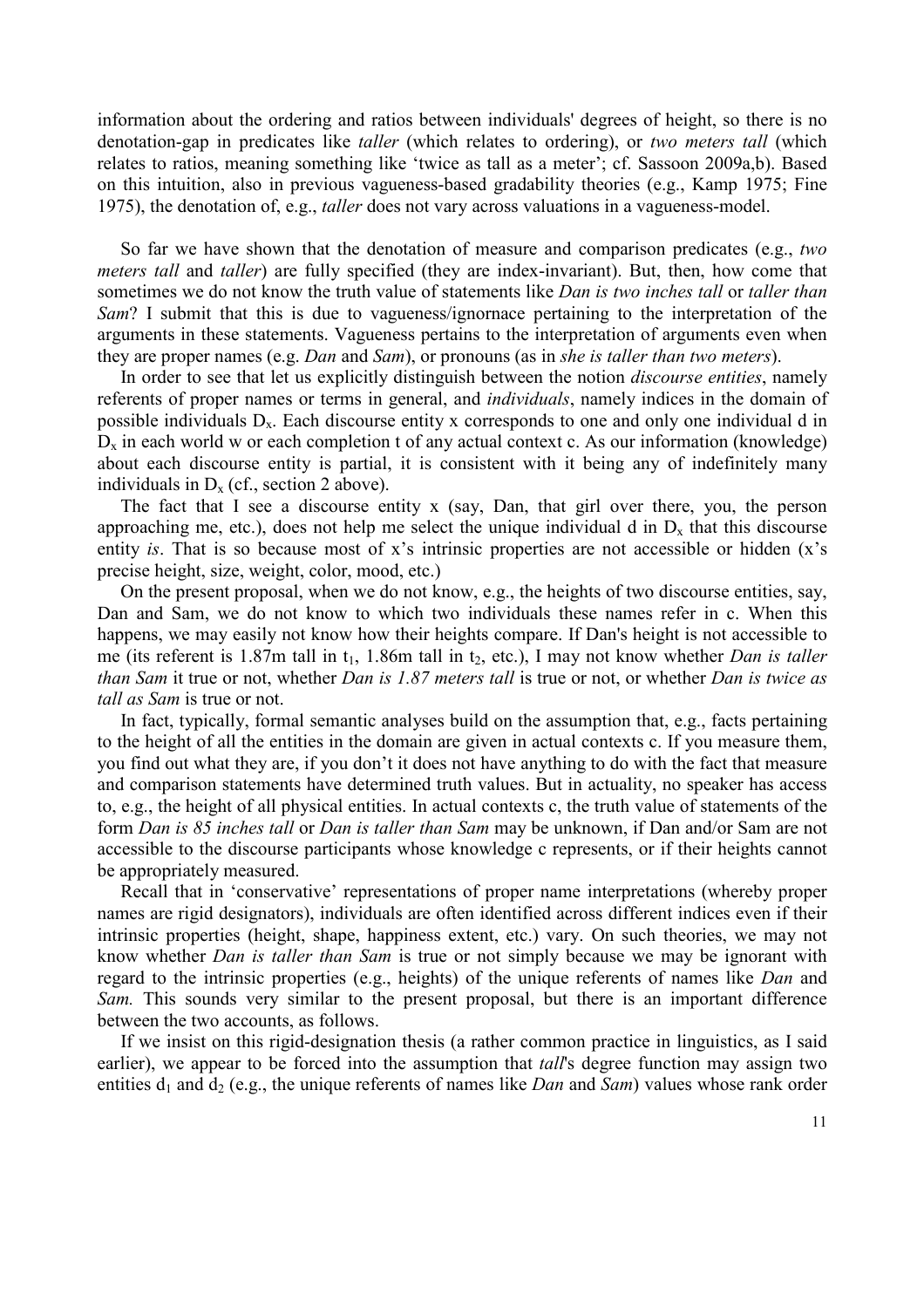is different in different total contexts t in  $T_c$ , or whose ratio differs between total contexts. Only in virtue of that assumption would we be able to say that the interpretation of Dan is taller than Sam in c is undetermined. In one index  $t_1 \in T_c$ , the pair  $\langle d_1, d_2 \rangle$  is an element of [[taller]]<sub>t1</sub>, rendering the statement Dan is taller than Sam true in t<sub>1</sub>), while in another index t<sub>2</sub>∈T<sub>c</sub>, the reversed pair  $\langle d_2, d_1 \rangle$  is an element of  $[[t\alpha \ell\ell\epsilon]]_{t2}$ , rendering the statement *Dan is taller than Sam* false in  $t<sub>2</sub>$ .

However, in that case, we fail to account for the intuitive distinction between *tall* and *taller* (or two meters tall), i.e., between predicates that we intuitively regard as vague (admitting denotation gaps due to lack of sharp boundaries), and ones that we intuitively regard as sharp, i.e. ones that (due to their relatively sharp boundaries) rarely admit denotation gaps. Rigid designation for proper names means that in both predicate types the denotations would have to considerably vary across indices. In fact, as mentioned earlier, typically in vagueness-models (e.g., Kamp 1975), abstracting away from cases of accidental ignorance about property values, comparative and measure predicates are represented as possessing an index-invariant (non-vague) interpretation. The representation of truth value gaps in these cases, it is claimed, requires the incorporation of a representation of an epistemic modal base. But the question how a representation of epistemic modality may be incorporated into a vagueness model (or the other way around), remains unresolved, because if one actually combines the two representations, one risks losing the distinction between vague and non-vague predicates.

On the present proposal, this problem is solved. We account for the intuitive distinction between *tall* and *taller* (or *two meters tall*). We do so by representing the former as vague (admitting truth value gaps, due to lack of sharp boundaries), and the latter as non-vague (denoting the same set of individuals in every index t of  $T_c$ ), e.g., if  $d_1$  has more height than  $d_2$  (in a given time point p),  $\langle d_1, d_2 \rangle \in [[taller]]_t$  in every t in T (per p).

However, importantly, truth value gaps are nonetheless possible, in virtue of the indexdependent interpretations of the arguments of non-vague adjectives such as taller or two meters tall. While in each index predicates like two meters tall (or taller) denote the same set of individuals (or pairs of individuals), they do not relate to the same discourse entities (or pairs thereof), e.g., in indices in which the discourse entity Dan (the referent of  $Dan$ ) is associated with  $d_1$ , and the discourse entity Sam (the referent of Sam) is associated with  $d_2$ , we regard the statement Dan is taller than Sam as true, and in indices in which it is the other ways around, we regard the statement as false, despite the fully determined interpretation of taller and due to the partial interpretation of Dan and/or Sam, i.e. our partial knowledge about their intrinsic properties (heights).

To wrap up, we have shown that besides phenomena that typically can be classified as instances of vagueness, we can also represent phenomena that are typically not classified as instances of vagueness, but of epistemic gaps (e.g., absence of knowledge concerning truth values of measure and comparison statements due to accidental inability of speakers to perceive or measure the compared entities). Significantly, the intuitive distinction between the two types is due to their two different sources. The phenomena typically not called 'vagueness' in fact do not reflect absence of information (or knowledge) regarding the interpretation of a vague adjective like *tall* or a non-vague comparative like *taller*. Rather, they reflect absence of knowledge regarding the discourse entities (the interpretation of the arguments) in question.

We say *Dan*, but we do not know exactly to which possible individual we are referring, since we do not know all of Dan's property values. Dan's referent may be any one of several possible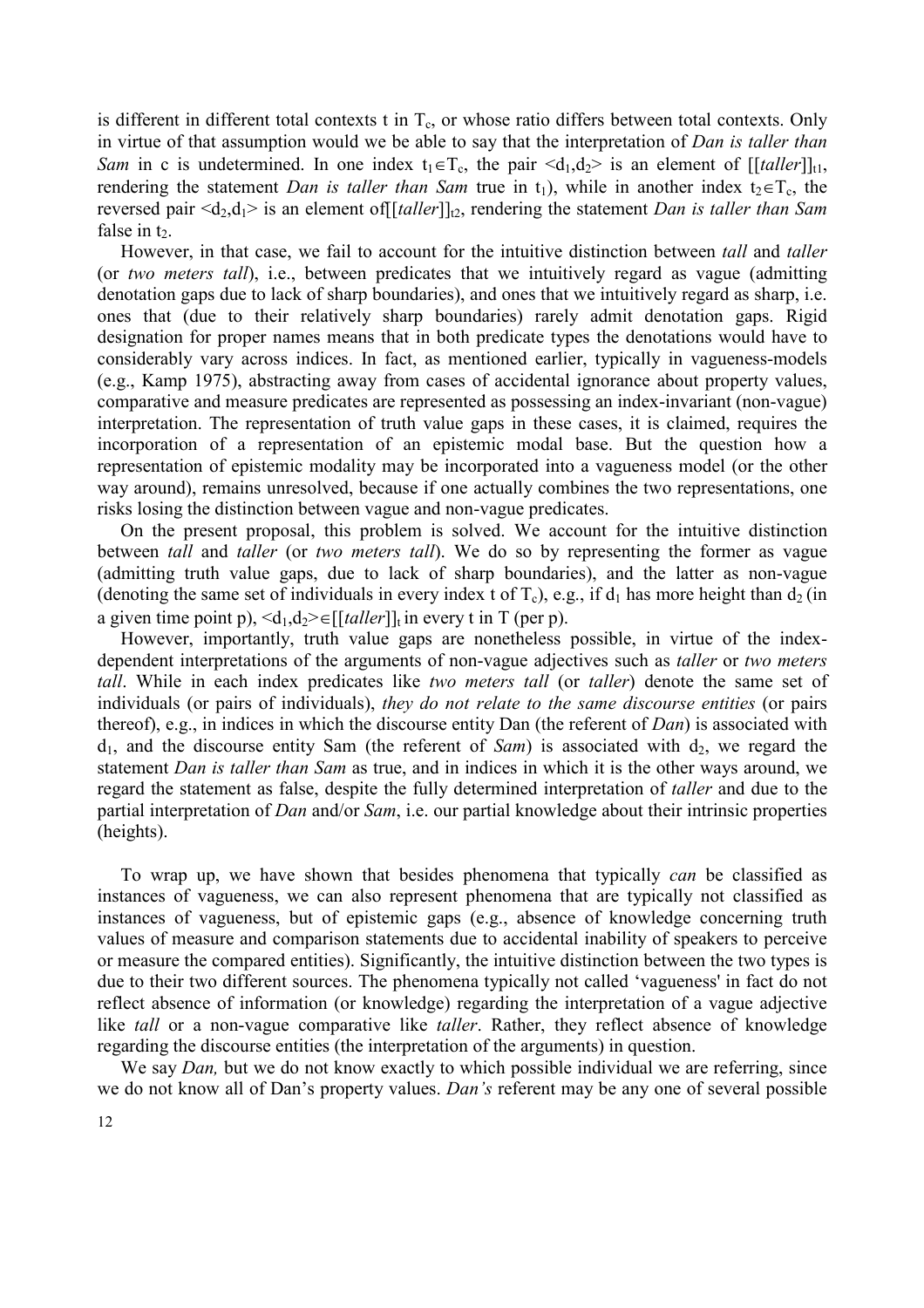individuals d in  $D_x$  that agree on many property values (e.g., their names, addresses, occupation, character, family, friends, and so on and so forth), but not on, e.g., their height. Truth value gaps in statements about measure and comparison, result from the fact that the denotation of a proper name may be empty, i.e. it may refer to different individuals differing with respect to their values in accidental intrinsic properties in different total contexts t in  $T_c$  of the context of evaluation  $c<sup>4</sup>$ .

For a complete formal model with graded individuals and partial interpretations for proper names as well as other terms see Sassoon (2007).

#### 4. Conclusions

First, I adopt an assumption which is common in gradability theories (cf. Kennedy, 1999), namely that the ontology consists of a set of possible entities D, and a set of functions that map entities from D to real numbers depending on their values in gradable properties.

Second, I concur with Lewis (1986), taking different total contexts to be distinguished by the reference of proper names, but, unlike Lewis (1986), I take the domain of (possible) individuals to be common to all possible total contexts.

Third, in formal semantics, we usually take an individual to have a property iff it is in the denotation of that property. I say, in contrast, that an individual's 'real' properties are represented by property values (measures), i.e., individuals are distinguished by their property values (regardless where they fall with respect to the properties' cutoff points).

Fourth, I take different total contexts to also be distinguished by the cutoff points for vaguepredicates in them.

This proposal captures the intuition that in different total contexts, the same individual, with the same property values, may still have different 'linguistic' or 'conceptual' (extrinsic, relational) properties, represented as belonging to the denotation of some vague predicate in one total context, but not in the other (it is only our interpretation of the vague word that has changed).

Fifth, individuals d in D are representations of possible real-world entities, represented by a completely given set of property values. Absence of information regarding a given property value (e.g., height) occurs only with regard to discourse entities, namely, referents of terms (when these referents are not yet specified), not with regard to individuals d in D.

This proposal captures the fact that even for predicates like tall, whose ordering relation depends on conventional well-known measuring systems, it is not the case that in actual contexts for any two referents of proper names we know whether they stand in the relation taller or not. At the same time, the interpretation of taller is fully specified. Individuals' heights are invariably and unambiguously determined, and, thus, we can always tell how their heights compare. However, when we use two proper names, we do not know exactly to which individuals in D they refer, and in particular, we may not know the heights of these discourse entities – so we may easily not know how their heights compare.

This proposal has the advantage that it allows regarding vagueness as merely ignorance, albeit ignorance about predicates' cutoff points, rather than about discourse entities' referents.

 $4$  The same can be said about other terms, such as *he* or that (cf. Sassoon, 2007, chapter 6). When we encounter and perceive an object (an actual worldly entity), only some of its properties are accessible to us, which means that we cannot tell which individual d in D it really is. This renders even variables or pronouns, whose interpretation appears to directly pick an individual (at least in deictic contexts), vague, in the sense that we do not know, and cannot know the exact d in D to which they refer.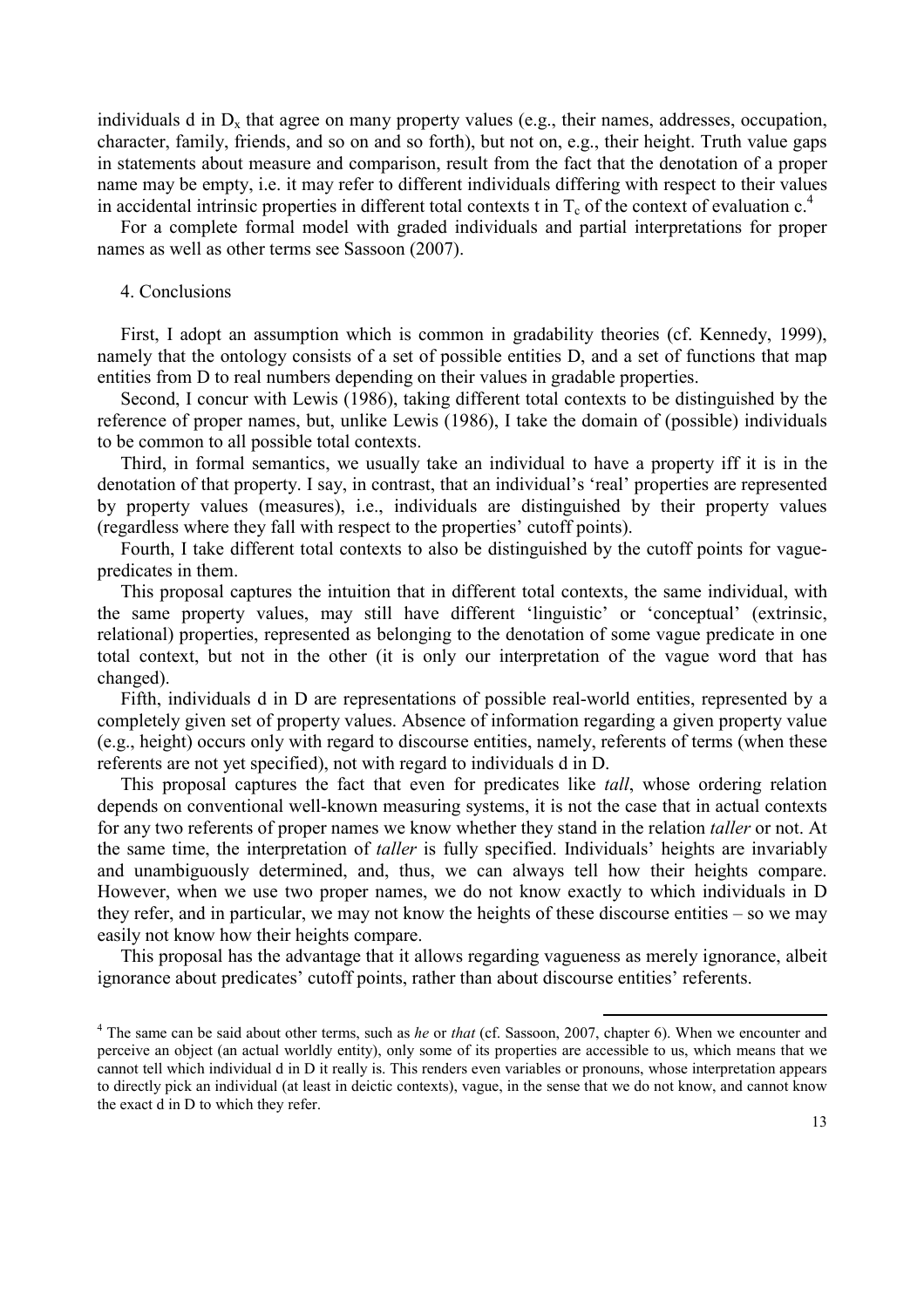#### References

- Graff, Delia (2000) Shifting Sands: An Interest-Relative Theory of Vagueness, Philosophical Topics 28(1): 45–81.
- Fein, Keith (1975), Truth, Vagueness and Logics, Synthese 30: 265-300.
- Fox, Danny, and Martin Hackl. 2006. The universal density of measurement. Linguistics and Philosophy 29(5): 537–586.
- Fox, Danny. 2007. Too many alternatives: density, symmetry and other predicaments. In Proceedings of SALT XVI, ed. M. Gibson and T. Friedman, Ithaca, NY: CLC Publications.
- Kamp, Hans (1975) "Two theories about Adjectives", in Edward Keenan (ed.), Formal Semantics for Natural Language: Cambridge University Press, 123-155.
- Kamp, Hans and Barbara Partee (1995), Prototype theory and compositionality. Cognition 57: 129-91.
- Kennedy, Christopher (1999) Projecting the adjective: The Syntax and Semantics of Gradability and Comparison. NY: Garland. (1997 UCSC Doctoral dissertation). Vagueness in Degree Constructions 487
- Klein, Ewan (1980), 'A Semantics for Positive and Comparative Adjectives', Linguistics and Philosophy 4: 1–45.
- Klein, Ewan (1991) "Comparatives", in Arnim von Stechow and Dieter Wunderlich (eds.) Semantik / Semantics, An International Handbook of Contemporary Research, Berlin, New York: Walter de Gruyter, 673-691.
- Krantz, David H.; Luce, R. Duncan; Suppes, Patrick, and Tversky, Amos (1971) Foundations of measurement: Additive and Polynomial Representations, San Diego, London: Uni. of Fribourg Academic Press.
- Krifka, Manfred (2007) Negated antonyms: Creating and filling the gap. In Uli Sauerland and Penka Stateva (eds.), Presupposition and implicature in compositional semantics, Palgrave Studies in Pragmatics, Language and Cognition, Palgrave Macmillan: 163-177.
- Landman, Fred. (1991). Structures for Semantics. Kluwer. Dordrecht.
- Moltmann, Friederike (2006) "Comparatives without Degrees. A New Approach", A manuscript for the workshop on scalar meaning, University of Chicago.
- Murphy, Gregory (2002), The big book of concepts. The MIT Press. Cambridge, MA.
- Nouwen, Rick. (2008). Upper-bounded no more: the exhaustive interpretation of non-strict comparison, Natural Language Semantics 16: 271–295.
- Russell, Bertrand, (1905) On Denoting. Mind, 14, 479-493. Repr. in Russell, Bertrand, Essays in Analysis, London: Allen and Unwin, 1973, 103-119.
- Sassoon, W. Galit (2007) Vagueness, Gradability, and Typicality A comprehensive semantics analysis, an unpublished doctoral dissertation, Tel Aviv University.
- Sassoon, W. Galit (2009a) Negative predicates The quantity metaphor and transformation values. Tova Friedman and Satoshi Ito (Eds.) Proceedings of SALT XVIII, CLC publications: 637-54 (peer reviewed; acceptance rate about 1/3).
- Sassoon, W. Galit (2009b) Vagueness in degree constructions. In: Riester, Arndt; Solstad, Torgrim (eds.) Proceedings of Sinn und Bedeutung 13, Stuttgart.
- Schwarzschild, Roger (2005) "Measure phrases as modifiers of adjectives", Recherches Linguistiques de Vincennes 35, 207–228.